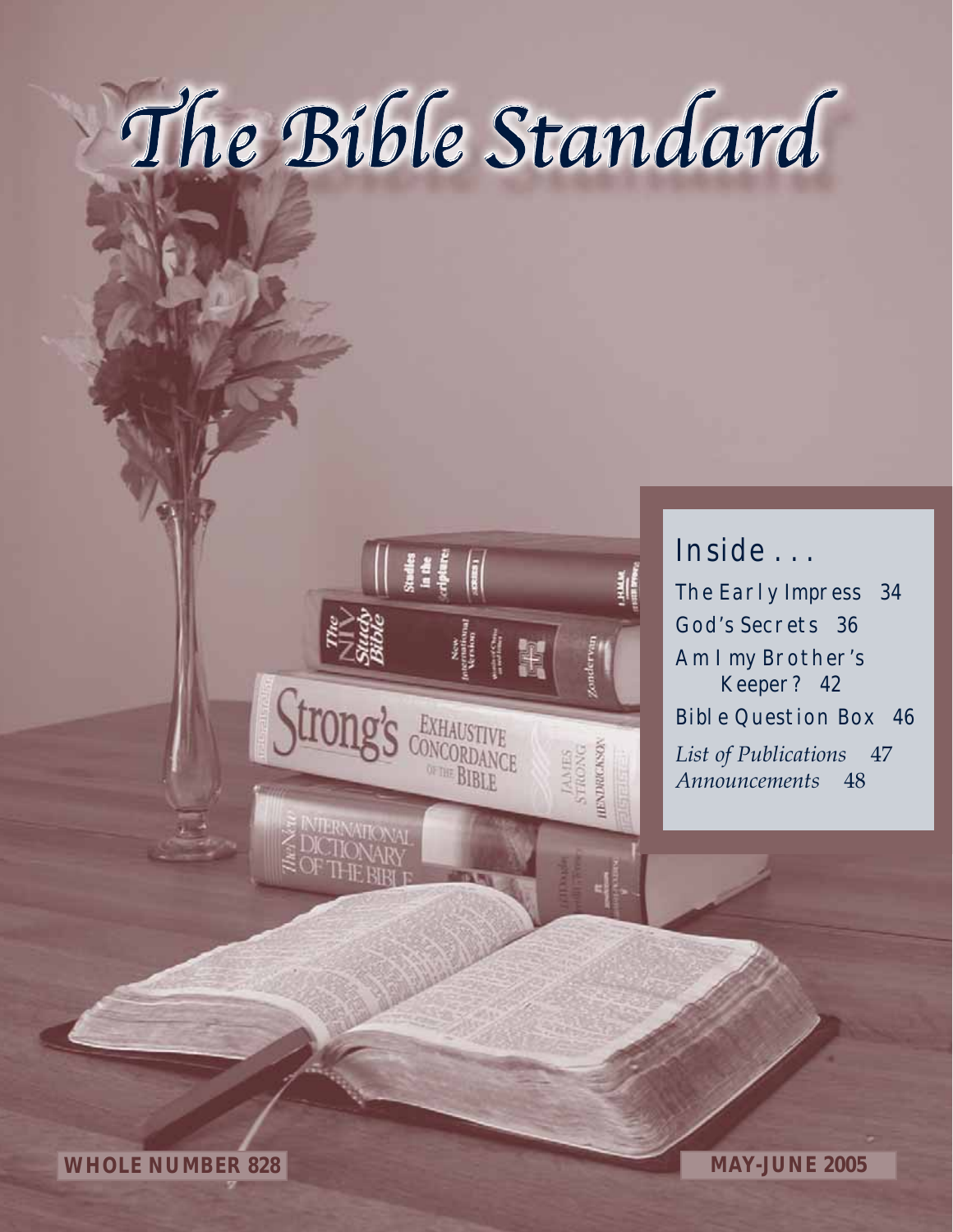## The Early Impress

Train a child in the way he should go, and when he is old he will not turn from it — *Proverbs 22: 6*

Comparatively few parents seem to realize the<br>privileges and responsibilities placed within their hands in connection with their own children. The Christian mother who has a growing family has certainly a wide scope for the use of all her talents, if she will but use them, in giving to her little ones instructions in righteousness and in the reverence of the Lord. A mistake frequently made is to suppose that children cannot appreciate religious

principles, and that therefore they should not be given even "the milk of the Word," or primary lessons along the lines of Divine instruction.

We believe, on the contrary, that while children are born with a certain amount of depravity and predilection to sin, nevertheless, their little minds are in large measure blank pages, upon which principles either for good or for evil are sure to be deeply engraved. If their minds are not directed along the lines of justice, mercy, love, and



God numbers the very hairs of our heads and is never indifferent to the needs of his humblest child. Oh, how sweet is the realization of such loving, abiding care!

patience, and if they are not taught that such instruction, if adhered to, will bring to them wonderful Divine blessings, we may be sure that they will be taught the reverse of what is good and elevating — as they come in contact with the various depraving influences of life in the world with the flesh and the devil cooperating.

Those parents who consider their children to be each a little garden spot and who faithfully plant in them the seeds of justice, love, patience, meekness, gentleness, and the other fruits of the spirit, will be sure to find a rich reward in the graces of character that will result from the Lord's blessing, especially if the children have been consecrated to Him from infancy, or better, before birth.

On the contrary, those who do not take the time to implant the seeds which would produce

> these graces, these mental and moral florets, will find even as with an earthly garden that it will not stay vacant until mature years have come, and a more convenient season; but instead, noxious weeds of evil disposition will grow, flourish, go to seed repeatedly and bring forth bitter fruitage, to bring trouble to not only the individual himself, but also to the parent and society in general. Let each parent, therefore, so far as possible, see to it that any children they bring forth will be "good,"

"proper," well favored, by helpful prenatal influences; and let them see to it also that having assumed the responsibilities of a parent they do good work in these little minds, which are under their care — that the weeds of error and evil are promptly plucked, and that the seeds of Truth and good are liberally sown and nourished.  $\begin{array}{cccccc} * & * & * \end{array}$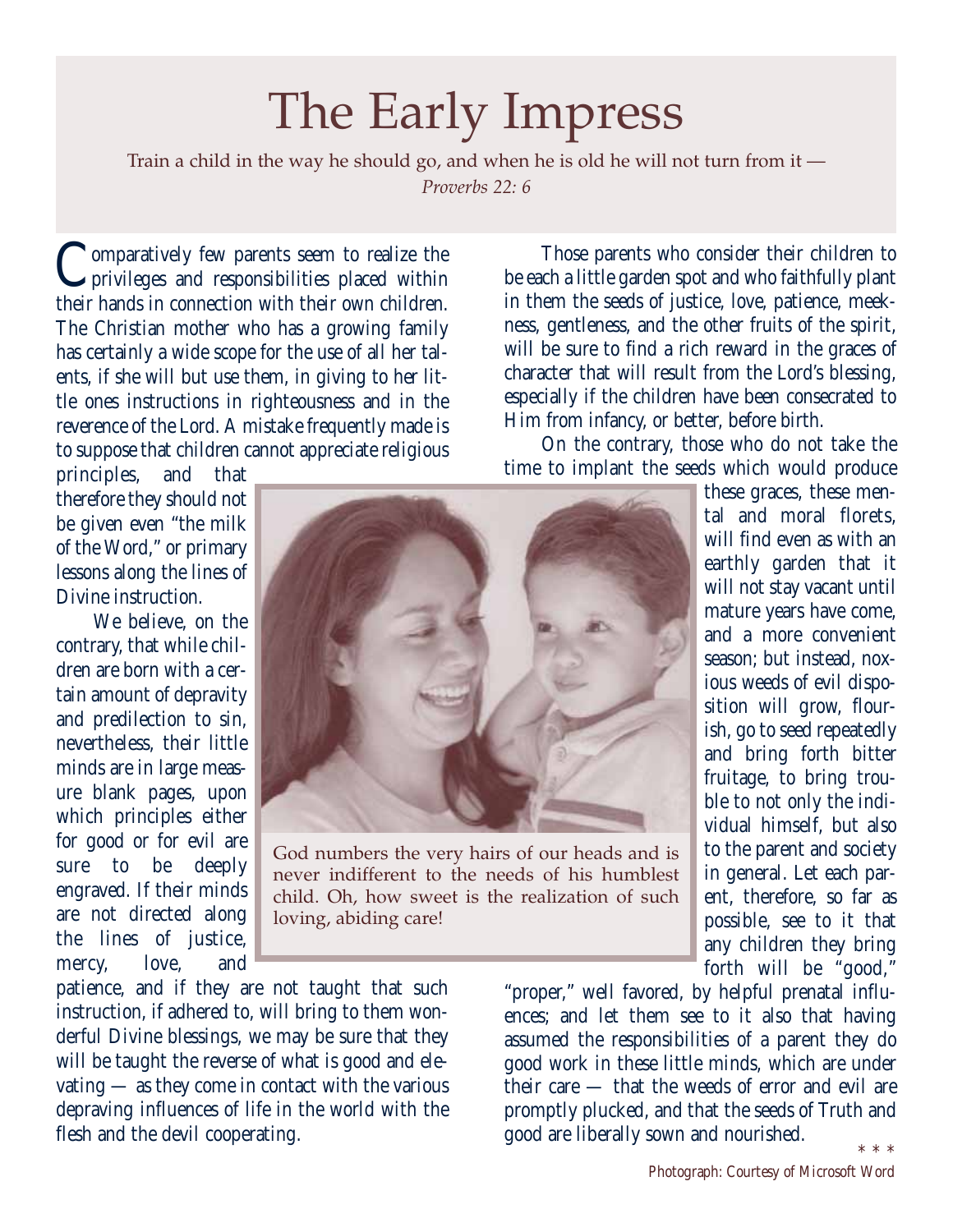*I took a piece of plastic clay and idly fashioned it one day; And as my fingers pressed it still it bent and yielded to my will. I came again when days were past, the bit of clay was hard at last; My early impress still it bore and I could change its form no more.* 

*I took a piece of living clay and gently formed it day by day; Molding with parental art a young boy's soft and yielding heart. In time his tender years were gone, it was a man I looked upon; My early impress still he bore and I could change him nevermore!*

*Poems of Dawn, page 306*

## A <sup>M</sup>other'<sup>s</sup> <sup>A</sup>bidi<sup>n</sup><sup>g</sup> <sup>I</sup>nfluenc<sup>e</sup>

Many of us greatly appreciate our parents and the care they gave us, especially in our early years. It is then, in our formative years, that especially the mother's hand gives special training that does much in molding the character and directing the course of life.

For example, it is reported that Abraham Lincoln's mother in the early years of his life taught him the Scriptures, and often read over to him the Ten Commandments.

The boy soon knew the Commandments by heart, and every night before he went to sleep he said them over to himself and his mother.

One day, when he was nine, his mother said quietly to him "Abe, I'm going away from you soon and I won't be coming back again. But I want you to

remember to live as I have taught you; to keep His Commandments. . . ."

The lad solemnly gave her his promise . . . and not long thereafter his mother passed peacefully into the sleep of death.

Today the name of that simple country woman is known the world over. For in those nine years she molded the character of her son, Abraham Lincoln, who became one of the greatest of men.

It was largely his mother's influence that made Lincoln the man he was — and he never forgot her. Even at the height of his fame he said — "All that I am, my angel mother made me."

Truly no one knows the power of a mother's love.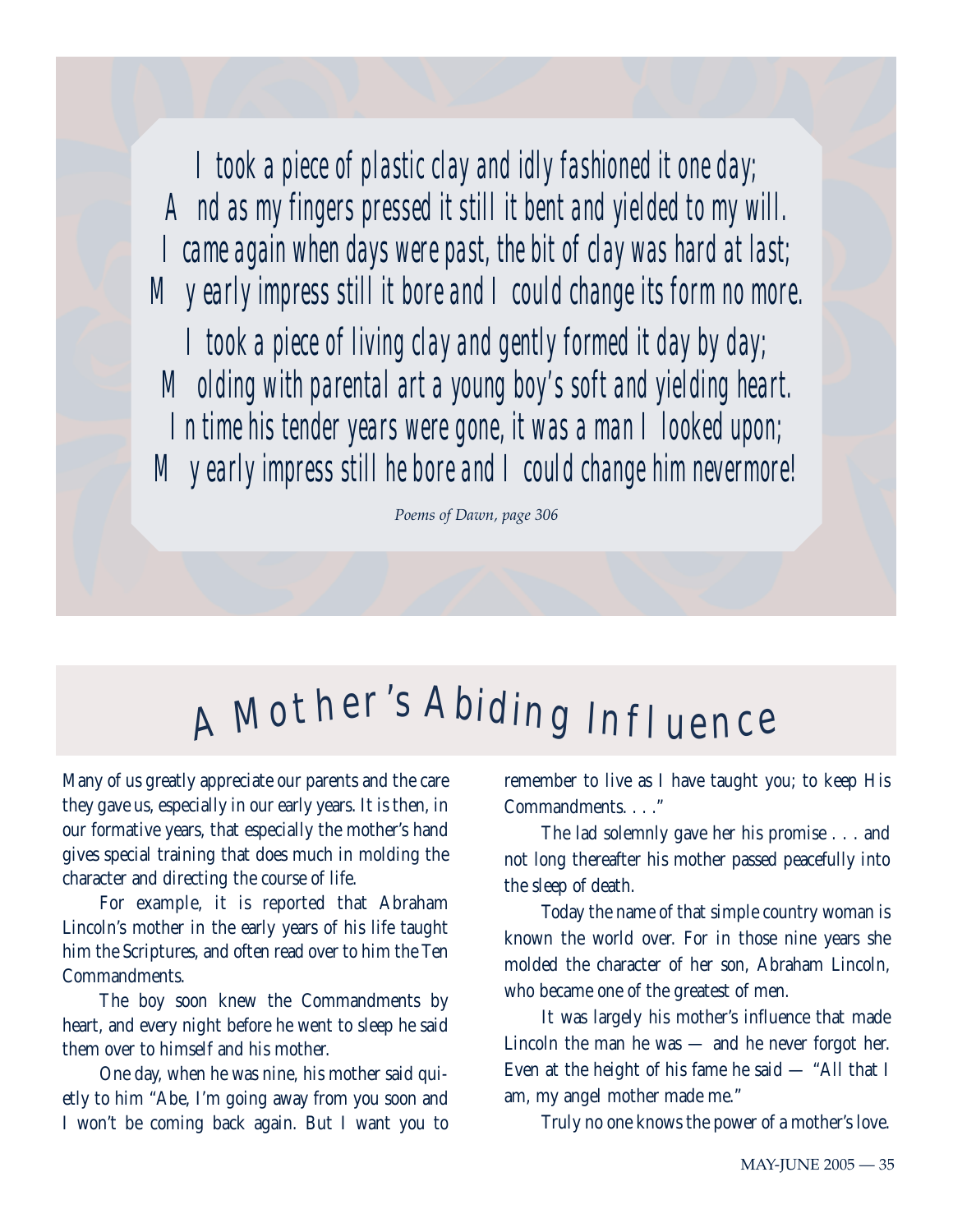## God's Secrets



Friendship with God is reserved for those who reverence him. With them alone he shares the secrets of his promises — Psa. 25: 14

> None of the wicked shall understand; but the wise shall understand — Dan. 12: 10

I<br>thin N HEATHEN LANDS as well as throughout Christendom secret societies include large proportions of the human family. Outsiders know something of their general motive and object, but their particular methods, hopes, and endeavors are kept secret. To effect this secrecy and protect the interests of their association, obligations to profound secrecy are fastened and clinched with marked oaths, the endeavor being to restrict liberty of expression on such matters, not only by the obligations of honor, but by those of fear. It is not part of our mission to attack any of these orders or to inveigh against their procedures. We call attention to this common experience which is sanctioned by many, because we wish to draw to your attention the fact that the Almighty God Himself is the Founder of a Secret Society. Moreover, while there are certain correspondences between the human secret orders and the one of Divine origin, we find, as we should expect, that the latter is in every way superior to all others. Its aim and object are wider than all, eventually embracing the entire human family, promising good, blessing and assistance to every member of the race "in due time" (1 Tim. 2: 6). Again, although its methods of operation are secret, this is not because they are in any measure or degree sinful, disreputable, injurious, or underhanded, but merely because secrecy is to the advantage, not only of the members of the society, but also especially because present secrecy as respects the work now being accomplished will be beneficial ultimately to the masses of mankind. This is in full harmony with the Divine statement, "As the heavens are higher than the earth, so are My ways higher than your ways and My thoughts than your thoughts" (Isa. 55: 9).

As in some secret societies there are different steps or grades — for instance, all Masons are familiar with the secrets pertaining to the first degree, yet not all Masons are familiar with the secrets, *etc.*, pertaining to the thirty-second degree, so it is, in God's Secret Order there are first principles of the doctrines of Christ which must be known to all who belong to the order, and there are also "deep things of God," which may be known only by those who have made advancement by growth in grace and knowledge and love (Heb. 6: 1; 1 Cor. 2: 10). To some unfamiliar with the facts and having a knowledge of earthly secret societies, it may seem strange to say that the secrets of the Divine Order of the Sons of God are so abstract, so impenetrable, that they may be discussed freely in the presence of others and not be comprehended.

Indeed, so far from laying restrictions upon the members of this Order not to communicate its secrets on the contrary they are authorized, rather urged to make these known to all who may be able to understand them — but with many Scriptural assurances that only the right class will be able to fully comprehend. Our leading text gives this assurance: "Friendship with God is reserved for those who reverence him. With them alone he shares the secrets of his promises." And again: "None of the wicked shall understand, but the wise shall understand." Another assurance is, "The natural [unconsecrated] man receives [understands] not the things of the Spirit of God, neither can he know them, because they are spiritually discerned"; and again, "The secret of the Lord is with them that reverence Him, and He will show them His covenant" (1 Cor. 2: 14; Psa. 25: 14). The only restrictions in respect to the telling of the secrets of this Order are, "Give not that which is holy unto dogs, nor cast your pearls before swine, lest they turn again and rend you" (Matt. 7: 6). These secrets would be injurious to them, and they would misunderstand — the latter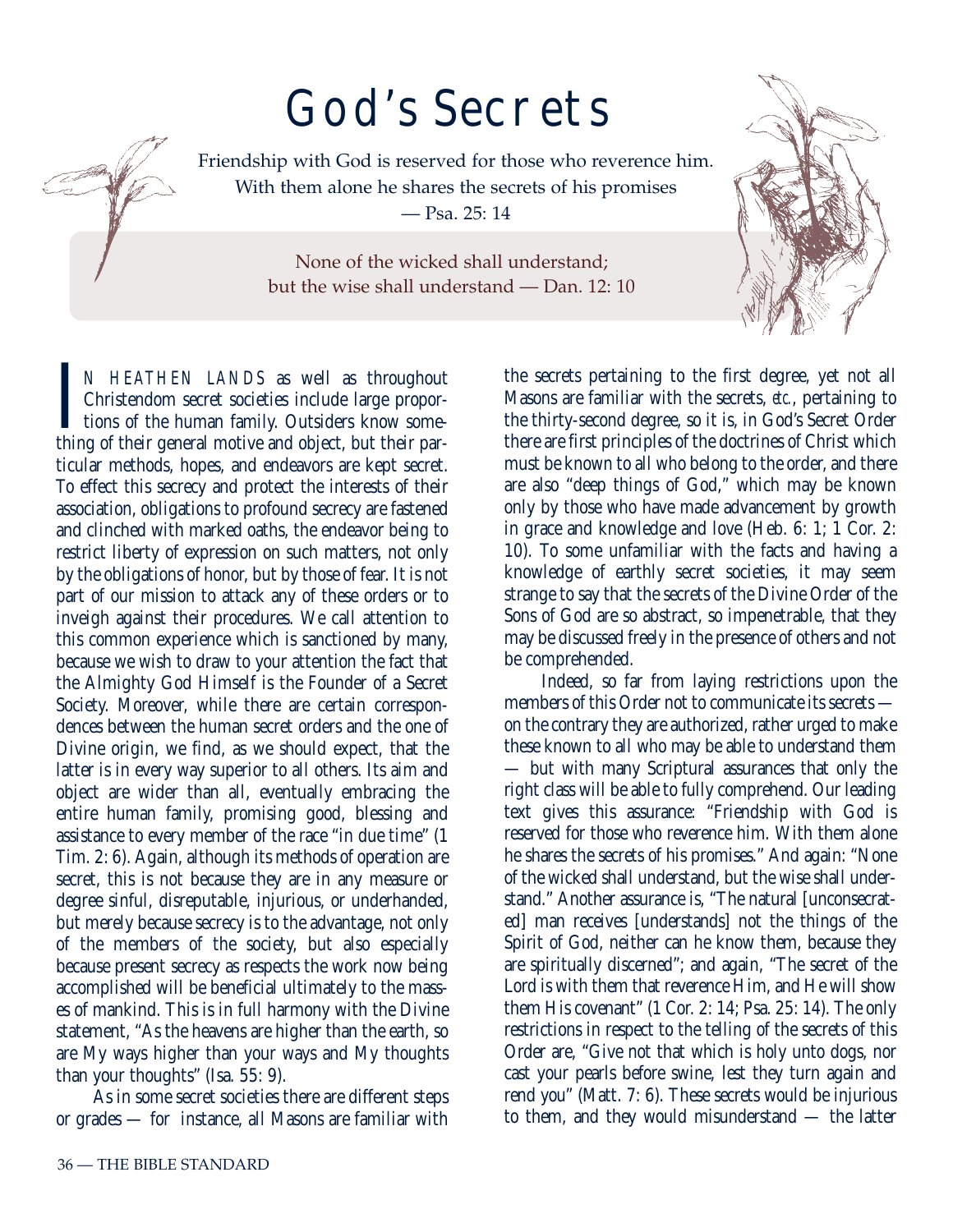groveling in reprehensible conduct and the other (symbolic dogs) might be incited to violence, recognizing the Truth of the Word to be judgmental of their behavior.

The Scriptures assure us that our Creator purposed the founding of this secret Order before the foundation of the world (Matt. 13: 35). In due time, in the days of Abraham a Junior Order was inaugurated, and the Lord chose Abraham as its Grand Master. To him the whole secret of the Order was communicated in these few words: "In you and in your Seed shall all the families of the earth be blessed." The meaning of this was but partially grasped by Abraham himself and all of his posterity, the Jewish nation, who with him became members of that Junior Order during a period of two thousand years. They understood this to signify that at some time Messiah would come and establish a new order of things with the result that Abraham's posterity in particular and the nations of mankind in general would receive through Him a great blessing. These hopes of the Junior Order proved very encouraging and helpful to such of them as properly entered into the spirit and designs of the Order and sought to appropriate the blessings and privileges of Divine relationship that was accorded them. In proportion as by faith they entered into this Order they took degrees of knowledge and of love and had more and more of the Divine approval. But as for the other nations of the world they were not admitted in any sense of the word to this select group. It was exclusively for Abraham and the Jews; and all others were strangers and aliens from the Commonwealth of Israel.

It was primarily at our Lord's Baptism and secondarily at Pentecost following His redemptive work and ascension to the presence of the Father, there to appear on behalf of the Church, as their Advocate, that the Gospel Age Order of the Church was organized the "Church of the Firstborn, whose names are written in heaven" (Heb. 12: 23). It was not an earthly organization, but a heavenly one, and so was not composed of those whose names have been written on earth, but those whose names have been written in the Lamb's Book of Life. Earthly organizations, called by various names, present many misunderstandings of the Divine arrangement and unintentionally do violence to principles of the Order; and, whereas these sectarian lines have been associated with some of the true members of the Bride of Christ, they also received as members many whose names are not written in heaven, many who have not the credentials of the true Order, who do not understand its secrets, because they have not been properly

*The Church of the Firstborn . . . was not an earthly organization, but a heavenly one.*

initiated by the holy spirit. You will understand, therefore, dear friends, that in our view of the matter the division of the Church of Christ into various bands and companies under various banners — Wesley's, Calvin's, Luther's, Augustine's, *etc.*, represents so many mistaken ideas. They present so much of confusion and misunderstanding and bewilderment of contention and error. These organizations were not necessary in that they tended to distract and divide the true members of the Divine Order, who should know each other not by outward badges and names, but by their acquaintance with the Lord and with His secret, which is with all those who reverence Him.

The first principles of the doctrine of Christ should enable any of these who are truly the Lord's to make themselves known and well acquainted with others, without any earthly introduction or distinguishing name. Indeed, all these do know each other when they meet; but the Adversary's effort has been to keep them apart and thus if possible to hinder the progress and growth of the true Church. But he has not really hindered it; instead, his methods assisted in making the Order the more secret and unknown to those who were not real Christians and not spirit-begotten. So great has been the deception that the Lord Jesus, the grand and everlasting Head and Master of the spiritual order, was crucified by some who were in one sense earnestly waiting for the establishment of the new Order and for an opportunity to enter it! They were not permitted to enter because they were unworthy except the few of whom we read (John 1: 11, 12): "He came unto His own and His own received Him not; but to as many as received Him, to them gave He liberty to become the sons of God" — to join the Gospel Age Order of Spiritual Sons. Similarly all down through the Gospel Age there has been a false outward Church of God and a true — inward one. The world has seen the outward one, but not that which was inward and hidden. It has applauded the generally accepted Christians that were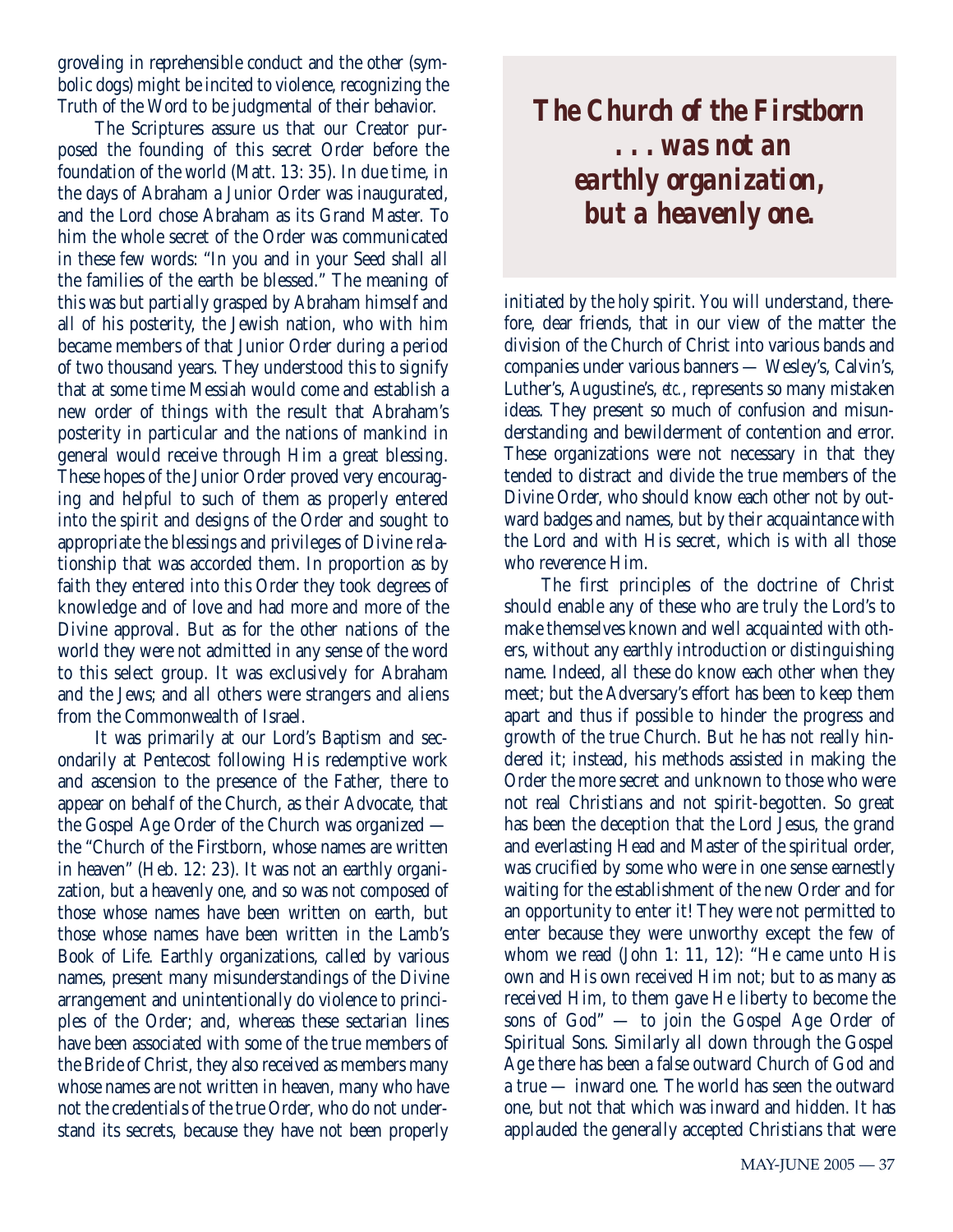*The Apostle Paul assures us that he and others, zealous in the service of the Lord, were counted fools all the day long for Christ's sake.*

such in name only, but cast aside the true and branded its members to be merely foolish. Thus the Apostle Paul assures us that he and others, zealous in the service of the Lord, were counted fools all the day long for Christ's sake; and St. John says, "The world does not know us, because it did not know Him" (1 John 3: 1, NKJ). Similarly all who lived godly in Christ Jesus have, as the Apostle stated, suffered more or less of persecution and ignominy because they were not recognized as part of the world — so impenetrable are the secrets of the true Order and its message that others cannot know them. Nevertheless, this society grew and increased, and its fixed and limited membership has at last been completed. Hence no further additions can now be accepted.

Let it be understood clearly that membership in this Order does not mean injury to those who are not members of it, but to the contrary, it means ultimately a blessing for them, as it is written — through the spiritual Seed of Abraham, of which Christ Jesus is the Head and the Church the Body, "In your Seed shall all the families of the earth be blessed" (Gen. 22: 18; Gal. 3: 29). The selection of the members of this Order was accomplished under the privileges of the High Calling during the Gospel Age. They were *more* than conquerors, willing and able to count it all joy to be in tribulation and to suffer loss for the sake of the Order, as members of Christ's Bride (Rom. 8: 37-39). They were devoted to its interests, its workings and membership and its future work. Whoever was not willing to suffer for the cause was counted unworthy to be a member — in a word, every member had to sacrifice his life in the interest of the Order, in support of its glorious Lord and Head and His teachings and in serving in general the interests of this Spiritual Order and its members. Their motto was: "We ought also to lay down our lives for the brethren." It will thus be seen that the gateway into this special and primary "little

flock" was a very narrow one and the pathway of membership a very narrow one — "Strait is the gate and narrow [difficult] the way, that leads unto life." The special *immortality* and associated glory God has provided as the eternal portion of this highest elect class (Matt. 7: 14; 1 John 3: 16).

Briefly we might say that in one sense all of this saintly Class were in bondage, and that in another sense they were all free. Let us explain. They were free to leave the Order, to renounce it, and to denounce the blood that initially cleansed them and further to count the blood wherewith they were sanctified a common thing and to discard the spirit of favor which initiated them into this blessed association with their Lord. By doing this they would incur no threat of eternal torture. It would however bring them under the condemnation of a second death sentence, similar to the one under which they were before they were reached with the grace of God through the precious blood excepting that it meant the Second Death, from which there is no remedy, no ransom, no recovery by resurrection — it is an eternal death. While, therefore, this select group was at liberty to go back to wallowing in the mire, like the sow that was washed, if they chose to remain in the running for the prize, no one could pluck them out of the Father's hand or separate them from this grace (John 10: 29; Rom. 8: 38, 39). Moreover, as already stated, those who abided in Christ, who abided in this new Order of the Royal Priesthood, could have their blessings and privileges fully, only upon the most exacting terms and conditions; namely, their full surrender to the Law of this secret society so far as their intentions are concerned. "Ah!" one might say, "the laws of that Order must be very voluminous. Doubtless many volumes of Divine statutes and regulations would need to be studied by the members of this Royal Priesthood." We answer, No! The entire law of the Order is briefly comprehended in one word, *Love*. It is demanded and required of every member of the Order that love would be the test, not only of their deeds, but also of their words — yea, of their thoughts. Love is the fulfilling of the Law.

True, those who were initiated into this high Order were persons of like passions, as the Apostles (Acts 14: 15). Some of them naturally were more fallen than others, and had less of love and more of selfishness than others; but all who joined the Order were required to make resolution in their hearts as respects this law of Love; and all the internal workings of the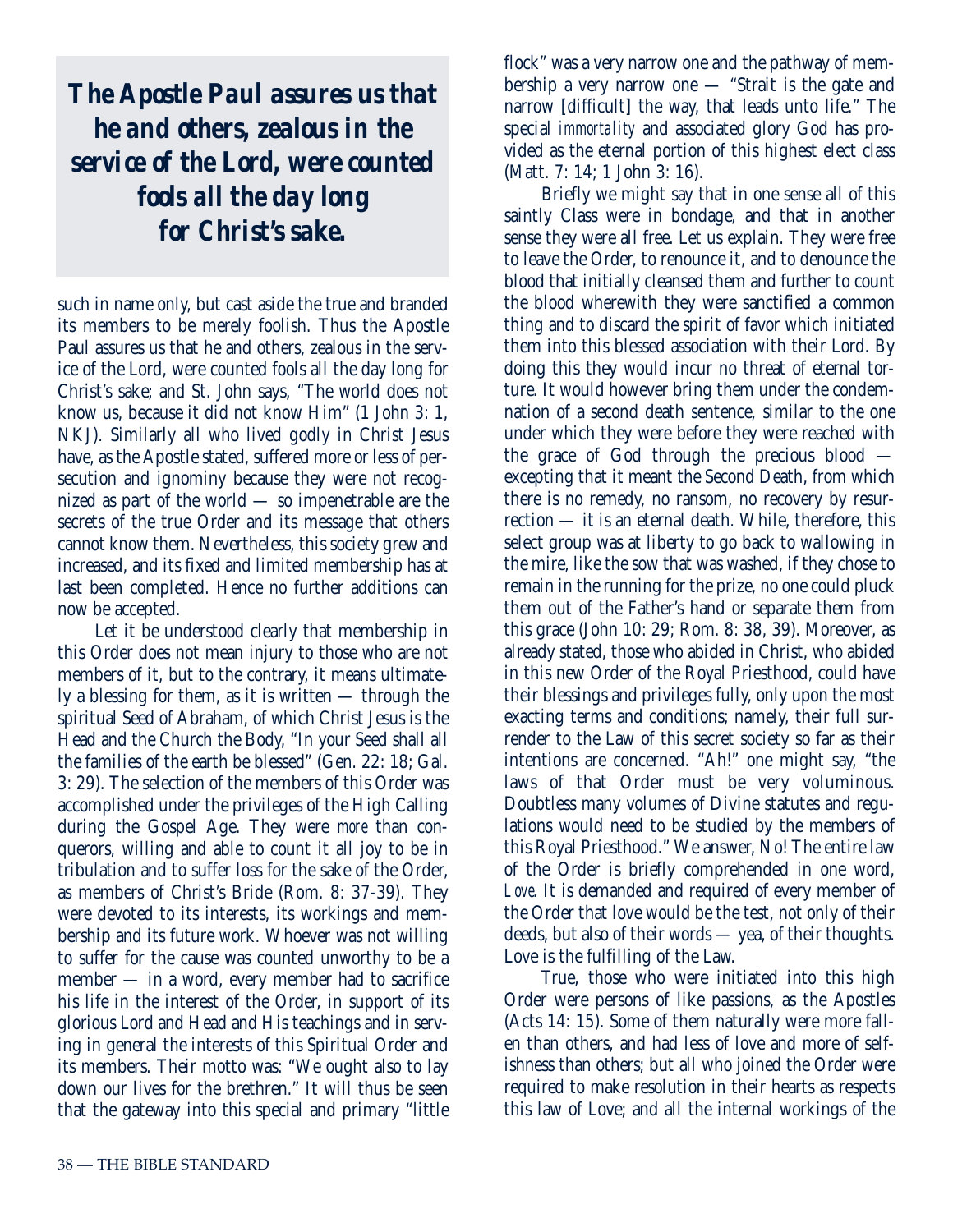Order were with a view to the perfecting of its members in love. They learned to love the great Founder of the Order supremely, and in turn to trust in His Love as well as His Wisdom and Power, so that in obedience to His will they consecrated to spend time, talent, money, and influence, yes, all that they possessed, in His service. Secondly, He admonishes that to love those who love *them* is not the test which He would apply; but that they would be expected pityingly to love all mankind, to do good to all men as they have opportunity, especially the Household of Faith (Gal. 6: 10). They especially loved the brethren, and were ready and glad to lay down their lives for the brethren. Tests along this line have been continually necessary to weed out of the Church class all who did not fully meet its standard of Love Divine. It will be seen, then, that the statement that love is the bond of perfection with this Royal Order has a deep significance. The members of this Order were not constrained by oaths of allegiance one toward another, as they had a stronger bond by far, the bond of love; if any man have not this spirit of Christ he is none of His (Rom. 8: 9).

#### **THE WICKED SHALL NOT UNDERSTAND**

It is at times amazing how the unconsecrated mind, attempting to understand the Mystery of God designed during the Gospel Age only for the members of this special class of beings, falls into such egregious blunders and makes such peculiar misstatements respecting what the Scriptures set forth — plainly and consistently concerning the Church. Nor need we think that the fault is ours, since we find that the words of our Lord Himself and of His inspired Apostles were similarly misunderstood, and that they have explained to us that God hides these things from others than His devoted ones. Mark our Lord Jesus' words in His prayer, "I thank You, Father, Lord of heaven and earth, that you have hidden these things from the wise and prudent and have revealed them unto babes. Even so, Father, for so it seemed good in your sight" (Matt. 11: 25, 26). But how absurd it would be to think that our Lord would thank the Father for hiding things from any, if we were to associate with that thought the one which many associate with it; namely, that all from whom God hides these special secrets of the Lord are in consequence appointed to an eternity of torture! What a travesty it would be upon Divine Love and Justice and upon the character of the Father and our Redeemer! But this is not the thought. None of the wicked understand, because for

## *Love is the fulfilling of the Law.*

them to understand would not only mean a greater measure of condemnation upon them but would also mean an endeavor on their part to oppose and circumvent the Divine arrangement.

As for the worldly-wise they may not understand; for not many great, not many wise, not many learned were chosen of the Lord as worthy of membership in this secret Royal Order as His Bride. He explains to us elsewhere the reason for this; namely, that He sought only the meek, the humble-minded, those who were willing to learn of Him, and to have their minds transformed and conformed to the pattern most pleasing to the Lord. Under the evil conditions that were present during the lifetime of this special class, it was impossible for those of the world to have the wisdom from above and receive God's approval. The world's time for God's blessing will be in the next age when the knowledge of the Lord shall cover the earth as the waters cover the sea.

In a word, then, our Lord's testimony is that the wise who came to understand the things of God during the Gospel Age and its Harvest and were initiated into the mysteries of the spiritual phase of the Kingdom were not the *worldly*-wise or great (with few exceptions). They are chiefly the poor of this world, rich in faith that are heirs of the Kingdom which God has promised and for which we still pray, "Thy Kingdom come" (James 2: 5; Luke 11: 2). This is another reason why the world knew them not, even as it knew Him not. Had our Lord been one of the worldly great and bright, haughty and domineering, wealthy and influential, yet possessed of His talents and powers, no doubt the very ones who crucified Him would have hailed Him King. It was His humility, His poverty, *etc.*, that led to His rejection and His crucifixion as a false prophet. Much the same was true of all of His followers who were members of this saintly group. And they were content with such a rejection by the world because of their realization of their acceptance by the Father and His Son; content with the assurances granted in the Scriptures and confirmed by the holy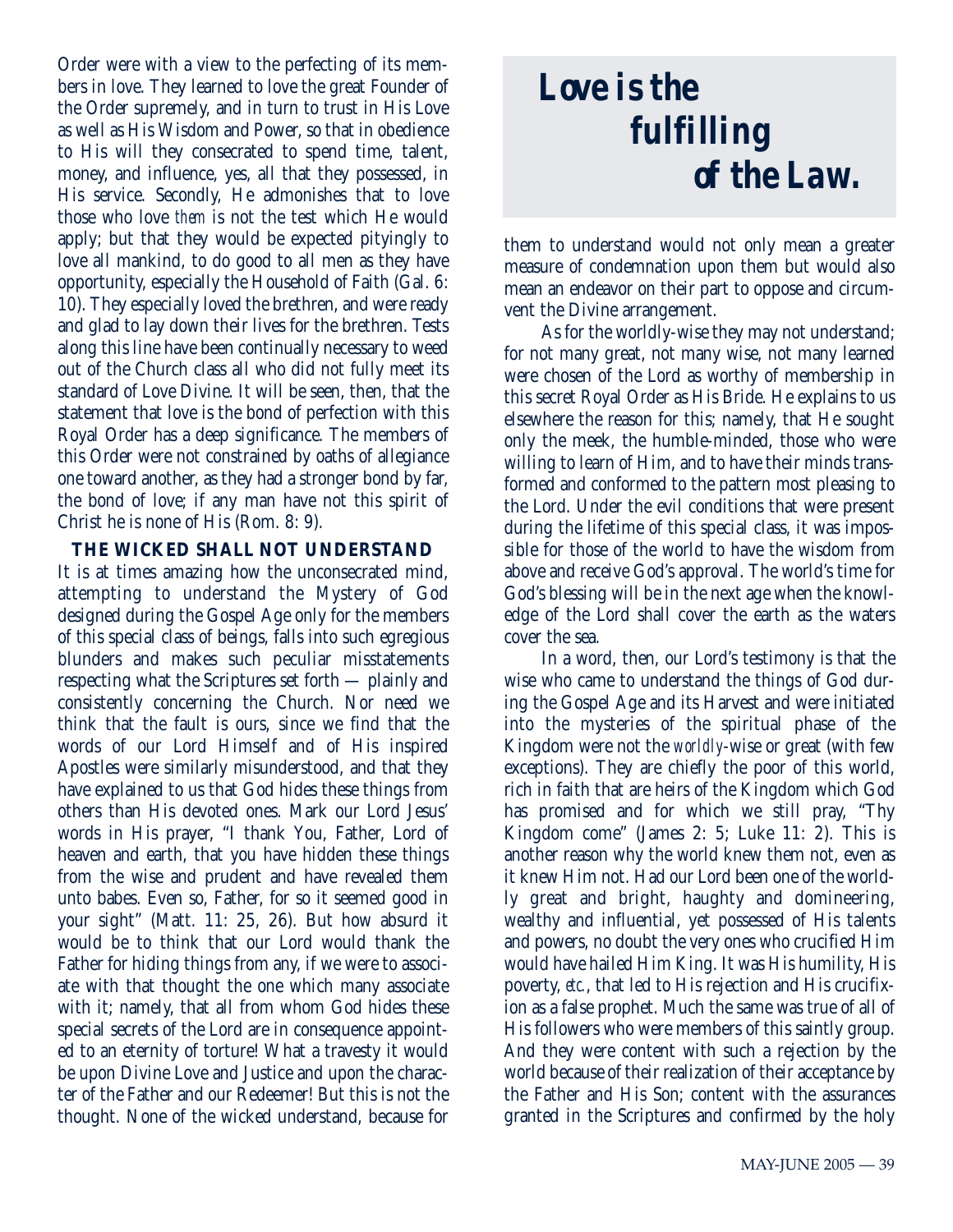spirit in their experience. They waited patiently, the better to cultivate under these conditions the fruits of the holy spirit — a ripened character.

We are not hindered from telling the ultimate purposes of this grand Secret Order which our Lord organized, and of which, we trust, that many of our readers of years past are now glorified members which was gained by them through faith in and consecration to the Lord. We may tell of these mysteries, knowing it to be difficult or impossible to thoroughly comprehend them. We remind you of the Master's words when asked by the disciples: "Lord, why speak You to these people in parables?" Jesus answered and said to them, "To you it has been given to know the mysteries of the Kingdom of God, but to the rest it is given in parables, that hearing they might hear and not understand" (Luke 8: 10).

To our understanding the total number of members in the Little Flock including its Head is 144,001, the one being our Grand Master and Lord and Redeemer, the others being those of whom He says, "All you are brethren," and of whom the Apostle declares they are members in particular of the Body of Christ, the Church of the Firstborns, whose names are written in heaven (Heb. 12: 23). Under another figure our Lord is spoken of as a Bridegroom, and these 144,000, who were once espoused to Him, and covenanted to Him as His Bride, are now united to Him in heaven as His Wife, the Lamb's Wife, and associates with Him in His Throne and work of the future (Rev. 21: 9).

Jesus was glorified over nineteen centuries ago and the Church was glorified with Him by a share in His kind of resurrection, at His Second Coming. Soon the Law will go forth and the Word of the Lord; then Satan will be totally bound and every evil thing will be plucked up by the root! What a turmoil this will mean at the beginning can be better imagined than described. But as to the uprooting and overturning, the Lord has a peculiar way of accomplishing this: by simply allowing present secular and religious institutions to "run amuck," to overthrow themselves, to develop the anarchy which will sweep the world as with a besom of terrorism in a Time of Trouble such as never was since there was a nation! What this world is heading toward cannot be held back by human wisdom and prudence because selfishness has blinded the minds of the masses. The Scriptures tell us that when the plowshare of trouble will have passed through the

world and finally the new order of things will have developed, the poor world will begin to have saner ideas in respect to life, justice, and righteousness; and we read that many nations shall then say, "Come let us go up to the Kingdom of the Lord, to the house of the God of Jacob; and He will teach us of His ways, and we shall walk in His paths" (Micah 4: 2). And again, "The desire of all nations shall come." All nations will by that time be so thoroughly weary of the awful trouble that they will be glad to welcome the Reign of Righteousness then due to be inaugurated (Hag. 2: 7).

The reforms of that time will be thorough. Justice will be laid to the line and righteousness to the plummet, and the lies will all have been swept away. Satan shall be bound for a thousand years, his deceptions shall cease, and instead the light of the knowledge of the glory of God shall fill the whole earth (Isa. 28: 17; Hab. 2: 14). When thus the judgments of the Lord shall be abroad in the earth — rewards for well doing and stripes or punishment for evil doing — the inhabitants of the world will learn righteousness. Then the willful, persistent evildoer will be cut off in the Second Death. Ultimately the blessing of the Lord through this glorified royal Order shall accomplish all that its Divine Founder outlined in the first statement of the good news to Abraham, namely, "In thy Seed shall all the families of the earth be blessed." As a result we read that every knee will bow and every tongue confess to the glory of God, and that Christ shall reign until He will have put down every opposition and evil, the last enemy that will be destroyed being death (Isa. 45: 23; 1 Cor. 15: 25, 26).

The whole world will thus be uplifted from the power of sin and death, and be brought back to allegiance to the Heavenly Father. After this the Scriptures tell us, the Christ, the Melchizedek Priesthood, shall deliver up the Kingdom to God, even the Father that He may be all in all (1 Cor. 15: 28). However, the Scriptures clearly indicate elsewhere that the great honor of God for Christ, His beloved Son, and upon the Church, the Bride of Christ, will be an everlasting honor; but the details of the Father's purposes for the Church are still held as an unrevealed mystery, even to those who have the secret of the Lord and to whom He has shown the significance of His Covenant made to Abraham on blessing all the families of the earth.

In conclusion, dear friends, we exhort that we who have not become members of this highest elect class and Secret Order of the Lord should not despair,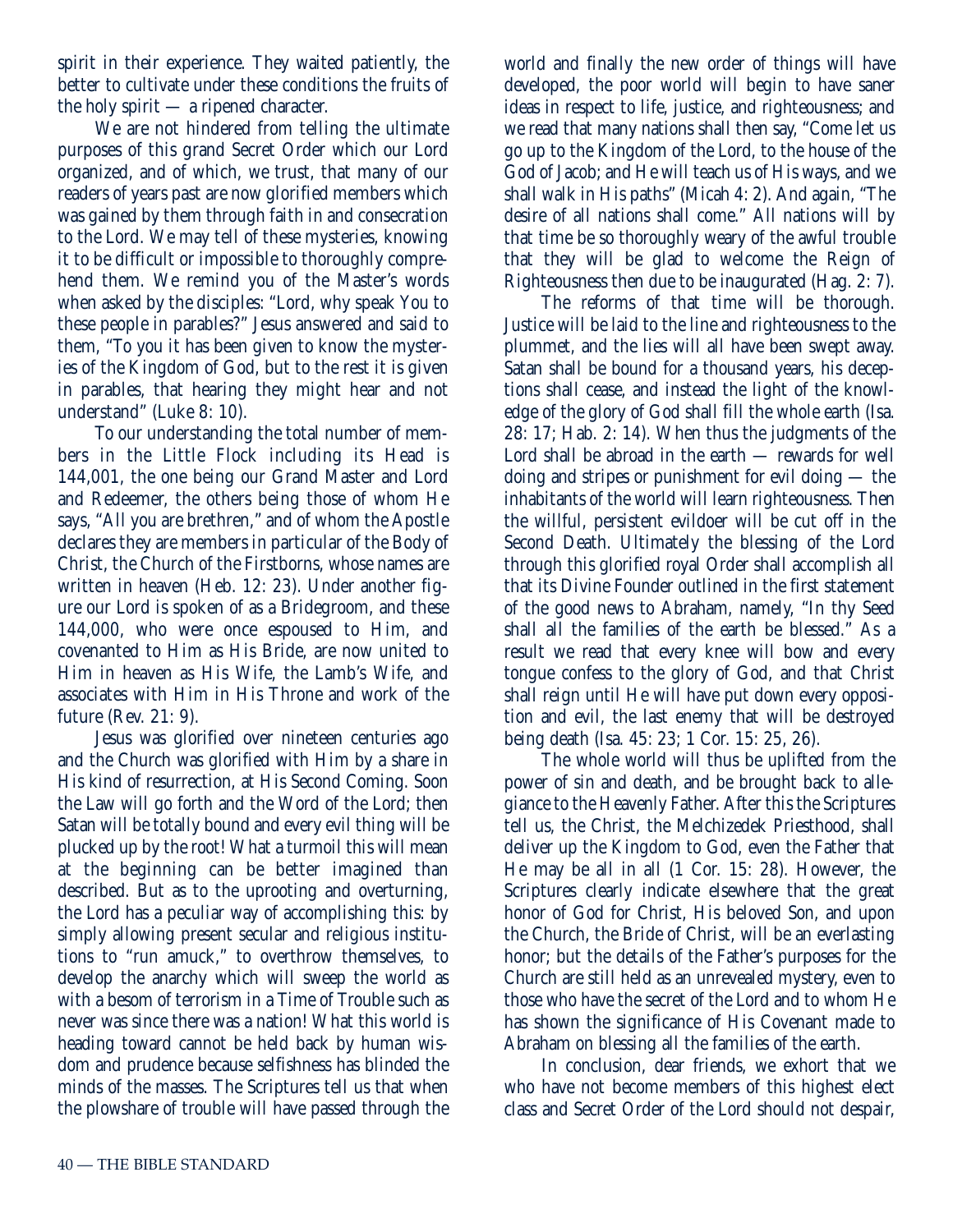but become more appreciative of the opportunities available for His consecrated people here and now and in the future. On this point let us consider our Lord's words, "In my Father's house are many mansions; if it were not so, I would have told you. I go to prepare a place for you" (John 14: 2). So the Bible seems to indicate that there are many different planes of existence for installation of the faithful now and in the Millennial Age. In this verse the Lord makes reference to the place that was in preparation for His Bride; and says that in His great and stupendous universe there are many places of existence (mansions in His great house), planes of being for others of His consecrated people. We know of some of these, none of higher station than that occupied by the Church, yet some of them of great importance and station. Let us list some of these: the Angels, the Ancient Worthies (Heb. 11), the Great Company (Rev. 7: 9-17), the Youthful Worthies (Joel 2: 28), the Quasi-elect (Isa. 60: 3, 4), and the Restitutionists (Acts 3: 19-21).

As we understand the matter, the call that is now open for entrance is that of the Quasi-elect, and if you have accepted Jesus as your Savior you have already enrolled in this class. There are two different degrees of enrollment in this class — one by Justification and belief in Jesus which gains admittance, but to be considered for its better station one must present himself in full consecration to be included among the Consecrated Epiphany Campers. This class came into existence by the closing of the door to Youthful Worthyship in the Fall of 1954, 40 years from the closing of the door to the High Calling and Little Flockship. We may therefore make our election sure to the glorious fruition of our hopes in the Kingdom of God and its gracious work among the Quasi-elect. We can best do this by studying our Manual, which our Lord has given us, His Word, the Bible, and by developing the various fruits and graces of the spirit, all of which are elements of the one general law necessary to attain our place in the Kingdom that the Lord has arranged for us, namely, love to God and to our fellows. We remind you of St. Peter's words, "If you do these things, you will never fall; and you will receive a rich welcome into the eternal kingdom of our Lord and Savior Jesus Christ" (2 Pet. 1: 10, 11; Psa. 119: 97-105).

\* \* \*

### **of interest . . .**

**Scientists have identified** an ideal location for a lunar base camp. NASA would take advantage of the moon's low gravity and resources to launch missions to the rest of the solar system in line with President Bush's request that they "prepare for new journeys to the worlds beyond our own."

So far there are many designs, ranging from igloos to inflatable structures. Hotels, laboratories, and observatories, as well as mining and manufacturing plants have been suggested.

The scientists, working at the Johns Hopkins University Applied Physics Laboratory, have found areas on the northern rim of Peary crater that probably receive permanent sunlight. Temperatures are estimated to be a relatively moderate minus 58 degrees Fahrenheit.

In addition to abundant solar energy, the area has shadowed regions where deposits of water ice might be found — they could provide colonists with water, oxygen and rocket fuel.

Mr. Bush has proposed sending robotic probes to the lunar surface by 2008, with a human mission as early as 2015, "with the goal of living and working there for increasingly extended periods of time." Lunar exploration could lead to new technologies or the harvesting of raw materials that might be turned into rocket fuel or breathable air.

*washingtontimes.com*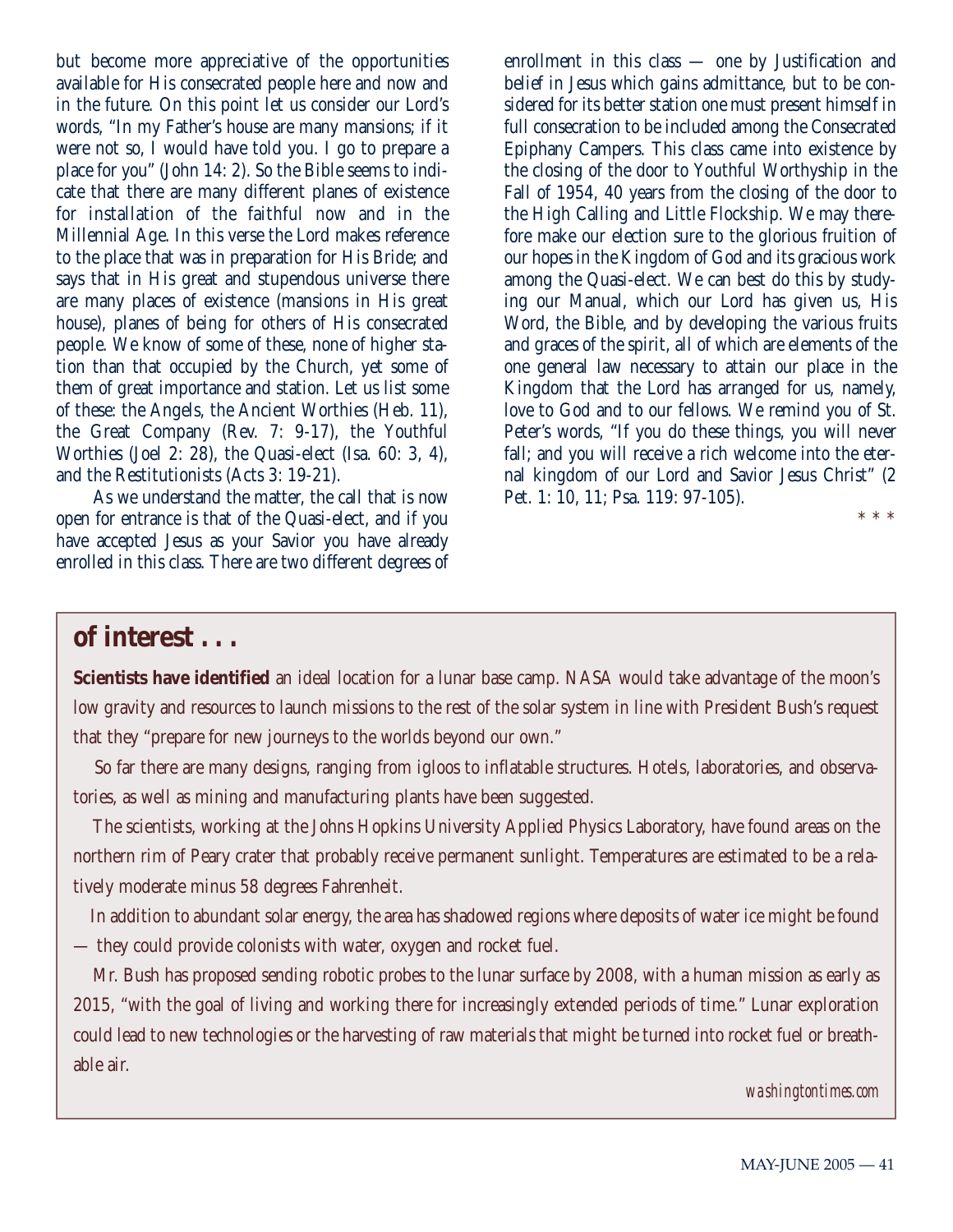HOW long Cain brooded over the fact that his sacrifice had been rejected by God, while Abel's had been accepted, how long it took for his wrong desire, his envy, to conceive and bring forth the sin of murder, we are not told — merely the fact is that this was the bitter fruit. God did not hinder the murder, and even dealt most generously with the murderer, to whose attention the matter was called by the inquiry, "Where is Abel your brother?" (Gen. 4: 9).

As the question implied ignorance on God's part, Cain may have wondered to what extent the Almighty is omniscient, all-seeing, and his answer was in line with this — "I know not: Am I my brother's keeper?" This question continually recurs, not only among the members of the world, Adam's natural family, but also among the brethren of God's family, those consecrated or dedicated to Him, as disciples of Jesus. To what extent is one his brother's keeper? How far does our responsibility go?

Let us look first at God's family, our Lord Jesus' family. Its members are declared to be bound or held one to another by the cords of love (2 Cor. 5: 14), so that, if one member suffers, all the members suffer with



"Am I my Brother's Keeper?"



him, and, if one member be honored, all the members are honored. The Apostle, expatiating on the importance of the various members of the Body of Christ (1 Cor. 12: 12-27), declares that even the humblest ones were necessary, *e.g.*, the eye may not say to the hand, I have no need of you. As for our natural bodies we bestow the greater honor upon some, and seek to hide the appearance of members which are least attractive and pleasing, so in the Lord's family, those who might be considered less desirable and pleasing need more attention, sympathy, and covering with the garment of charity more than do others.

The new commandment which our Lord gave to His disciples was, "That you love one another, as I have loved you" (John 15: 12). We cannot love the world with that same deep, intense love — it is not incumbent upon us to sacrifice our own interests for the world; but the Lord does indicate that we are to have a like obligation toward all of the household of faith, as He did, and to rejoice in the privilege to lay down our lives for the brethren, serving them with our intellect, time, and energy at the cost of our own ease and comfort (1 John 3: 16).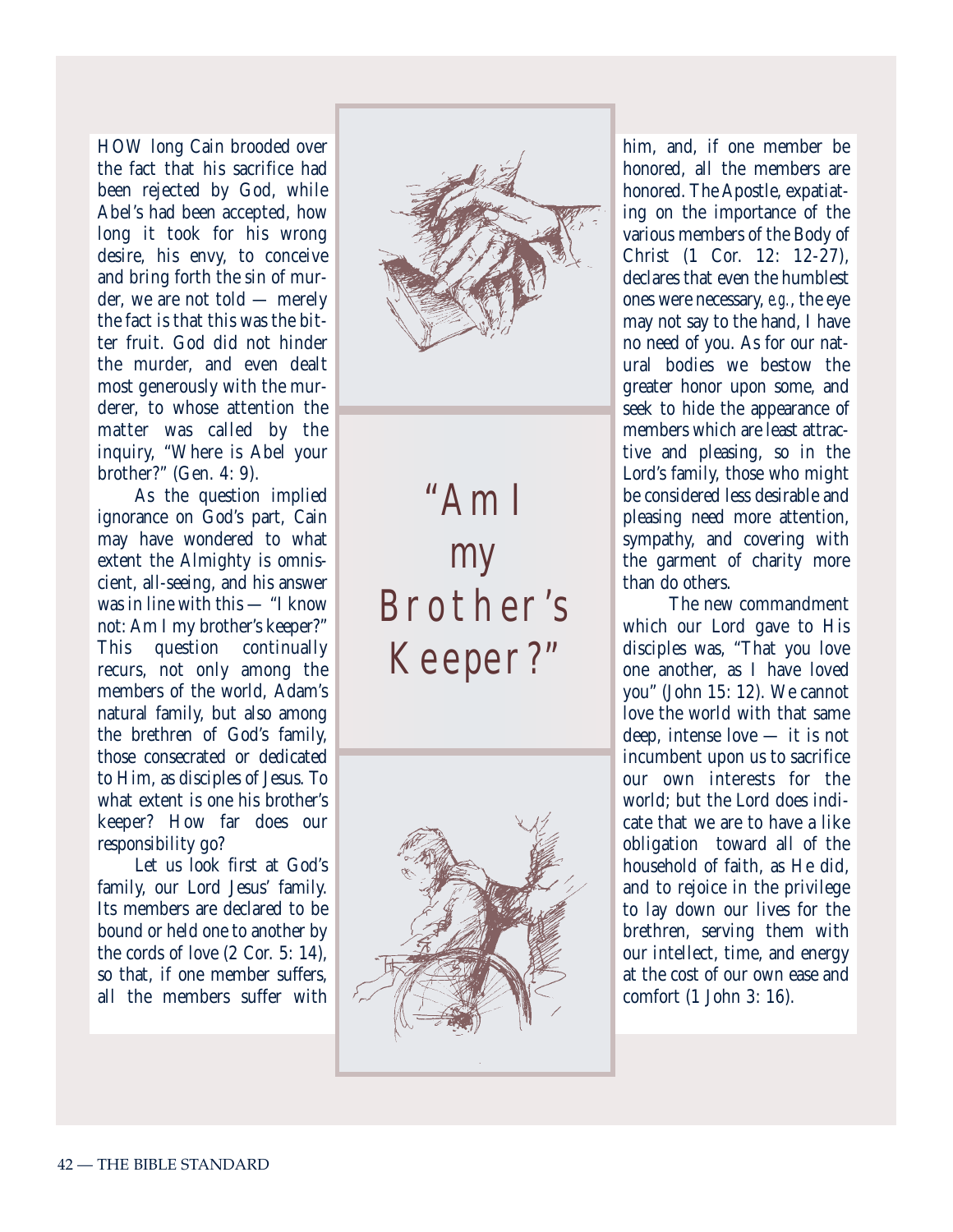#### **TERMS OF MEMBERSHIP IN GOD'S FAMILY**

According to the principle set forth above, a very important requirement for membership in God's family of loyal consecrated ones is that each is to be his brother's keeper. Each one has a responsibility for his fellow — not to be meddlesome and intrude upon him as a busybody (1 Pet. 4: 15), but to look out for his interests, his welfare (1 Cor. 10: 24), and to do all for that brother and to the same degree that we would desire if we were in his shoes and he in ours. Yes, more than this — to be willing to lay down life for him, as Christ loved the Church and gave Himself for it (Ephesians 5: 25).

If all our Lord's consecrated brethren could realize the importance of this Divine rule governing them, and that those who do not live up to it cannot make their calling and election sure, what an awakening of zeal among the brethren for the service one of another would result, and what a blessing would come to all of the Lord's dear flock! Let us take heed that we be found to be possessors of the Master's spirit toward the fellow members, and thus be accounted worthy of a share in the Kingdom.

As for the world: We are to remember that while there is a wide gulf between mankind in general, who are at enmity with God (Col. 1: 21; 1 John 5: 19), and the Lord's people, Christ's brethren; nevertheless, according to the flesh there is a brotherhood of mankind in general which we are not to disdain or overlook. The entire groaning creation are our brethren according to generation, and have claims upon us that the Lord would have us recognize.

#### **LOVING YOUR NEIGHBOR AS YOURSELF**

Mankind in general are our "neighbors," and according to even the letter of the Jewish law the neighbor must be loved as one's self (Matt. 22: 36, 39) — his interests are to be watched over as we would guard our own interests. Hence, in the whole world of mankind, this question, "Am I my brother's keeper?" would properly be answered, Yes, each one should be on the lookout for the interests and welfare of others, as well as his own, and so doing he would be disposed not to override or misuse his neighbor, but according to the Golden Rule, to do unto others as he would have them do to him.

We cannot hope that the world, blinded by selfishness and devoting the energies of life along selfish lines and ambitious channels, will appreciate this high standard of the Divine Law. But surely all who are followers of Christ should appreciate it, and in their dealings with the world, therefore, should not only be just  $(1$  Pet. 2: 12), but more — they should be loving, generous, and kind, unwilling to injure, and willing and ready to bless, even in the case of those who are their enemies (Matt. 5: 44; Rom. 12: 14, 19-21).

*I want to feel humble, more simple, more mild, More like my blest Master, and more like a child; More trustful, more thankful, more lovely in mind, More watchful, more prayerful, more loving and kind.*

Thus the Lord's people are to be "peculiar people," in that they unselfishly will seek to be their brothers' keepers, looking out for the interests of others as well as for their own interests; not necessarily laying down their lives for worldly neighbors, but, nevertheless, ready to do good to all men as they have opportunity (Gal. 6: 10).

#### **THE VOICE OF ABEL'S BLOOD**

Putting the matter into figurative language, God declared to Cain that Abel's blood cried unto Him from the ground. It was another way of telling Cain that God is omniscient, knows everything that has transpired, and hence that He knew that Cain's brother had died at his hand. In this figurative sense all sin cries for the corrective punishment of the wrongdoer — it is the voice of Divine justice.

The Apostle Paul, referring to the death of our Lord, who similarly was murdered by His brethren, and whose blood might therefore be expected to cry out against them, and whose blood cries out against the whole world of mankind — tells us that instead of crying for vengeance, our Lord's blood — shed as a sacrifice on our behalf, as an atonement for our sins cries out, not for vengeance, but for mercy and peace! O, how gracious, that our dear Redeemer asked that the sin of crucifying Him be laid not to the charge of those who crucified Him and despitefully used and persecuted Him, but that in His generosity He is willing to make an application of the merit of His precious blood on behalf of all sinners, to effect their reconciliation to God by the blood of His cross  $(Col. 1: 20)$  by His death on the cross!

The Apostle's words are that the blood of Jesus speaks better things than the blood of Abel (Heb. 12: 24). Let us not forget that blood stands for or represents something higher than itself — that when we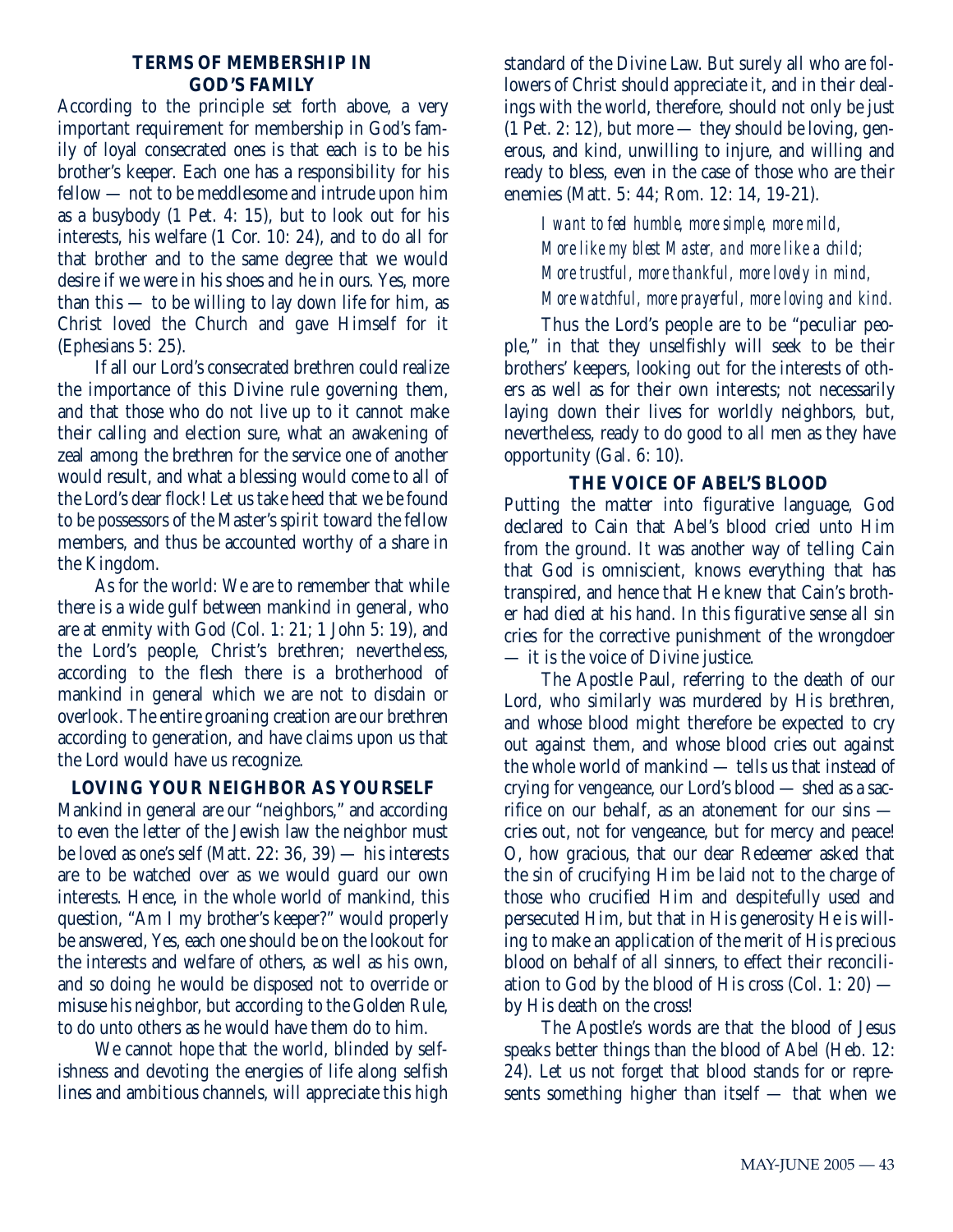*. . . we are redeemed with the incorruptible life of Christ a life which was not under penalty, not forfeited, not condemned . . .*

speak of the blood of Christ we are referring, not merely to that which coursed through His veins and arteries and which flowed from His wounded side, but also to that which the blood represents, *viz.*, the life: as God said, "The blood is the life" (Deut. 12: 23; Gen. 9: 4; Lev. 17: 11, 14).

**REDEMPTION BY THE PRECIOUS BLOOD**

Hence, whenever the shedding of blood is Scripturally referred to, the giving up of life, *i.e.*, death, is the main thought. The passage, "You were not redeemed with corruptible things, as silver and gold . . . but with the precious blood of Christ" (1 Pet. 1: 18, 19), signifies that we are redeemed with the incorruptible life of  $Christ - a life which was not under penalty, not for$ feited, not condemned, but approved by God — and which was yielded up as a sacrifice, a corresponding price, a ransom, for the forfeited life of Adam and the race which was in his loins when he sinned (1 Tim. 2: 6).

The curse of God was upon Cain, the murderer — Divine condemnation rested upon him. He was cut off from the communion with God which he had previously enjoyed, and according to his own language he felt his condemnation and outcast condition was too severe. The Lord declares through the Apostle that "no murderer has eternal life abiding in him" (1 John 3: 15). This signifies that anyone having the spirit of murder in his heart is unfit for eternal life, and could not, according to the Divine arrangement, be granted that great blessing — he himself must die, because unfit for life.

#### **HOPE FOR CAIN**

This does not mean that there will be no hope for Cain in the future; we know not to what extent he may have repented of his crime before he died. But we are sure that he, as well as all mankind, will receive not only a just recompense or punishment for sins, but also the blessings of being saved from the Adamic condemnation and of being brought to an exact knowledge of the Truth  $(1$  Tim. 2: 4; 4: 10) — and then having an opportunity of proving worthy of everlasting life which blessings God has provided for every member of Adam's race through the dear Redeemer, who bought us with His precious blood, who tasted death "for every man" (Heb. 2: 9).

On the other hand, for one of the Lord's consecrated ones, not now, but in the Age past, when spiritbegettal was in operation, to have committed murder intentionally, willfully, in the first degree, would have meant the Second Death for him (Jude 12; Rev. 21: 8), because it would have signified that the spirit of love, the spirit of God, must have entirely perished in his heart. We would have no hope for such an one (1 John 5: 16). More than this, for willful and deliberate hatred toward a brother to be engendered in the heart, as the Apostle expresses it: "Whosoever hates his brother is a murderer, and you know that no murderer has eternal life abiding in him" (1 John 3: 15). This would seem to mean the perishing of the spirit of love there, and if so would mean that the holy spirit had been fully quenched (1 Thes. 5: 19; Matt. 12: 31, 32), that the New Creature no longer existed — it would mean the Second Death for that person (Heb. 6: 4-6; 10: 26-31).

Looking at those of God's people of the present, including ourselves, who do not have a part in the resurrection of the Church that is past, the chief class in salvation — but will be included in the salvation of everlasting life right here on the earth for those who gain Restitution during the Millennial reign of Christ and His Bride (Acts  $3: 19-21$ ) — the same requirements of justice relative to murder, *etc.*, apply now and will be in use also in the next age.

However, because of the weakness of the fallen flesh, it would be very unsafe for any of us to attempt to judge others on this point. But it would be well indeed that we should be careful along these lines, as the Apostle suggests, "Let us therefore fear, lest, a promise being left us of entering into his rest, any of you should seem to come short of it" (Heb. 4: 1). Let us be diligent therefore, to put out of our minds and hearts, as soon as we recognize it, any approximation of a feeling of hatred or malice against a brother in the Lord or against anyone else (1 Cor. 5: 8; Eph. 4: 31; Col. 3: 8; 1 Pet. 2: 1). Let us strive more and more that the new heart, mind, and shall control positively in our thoughts and intentions, and so far as possible in our outward deportment.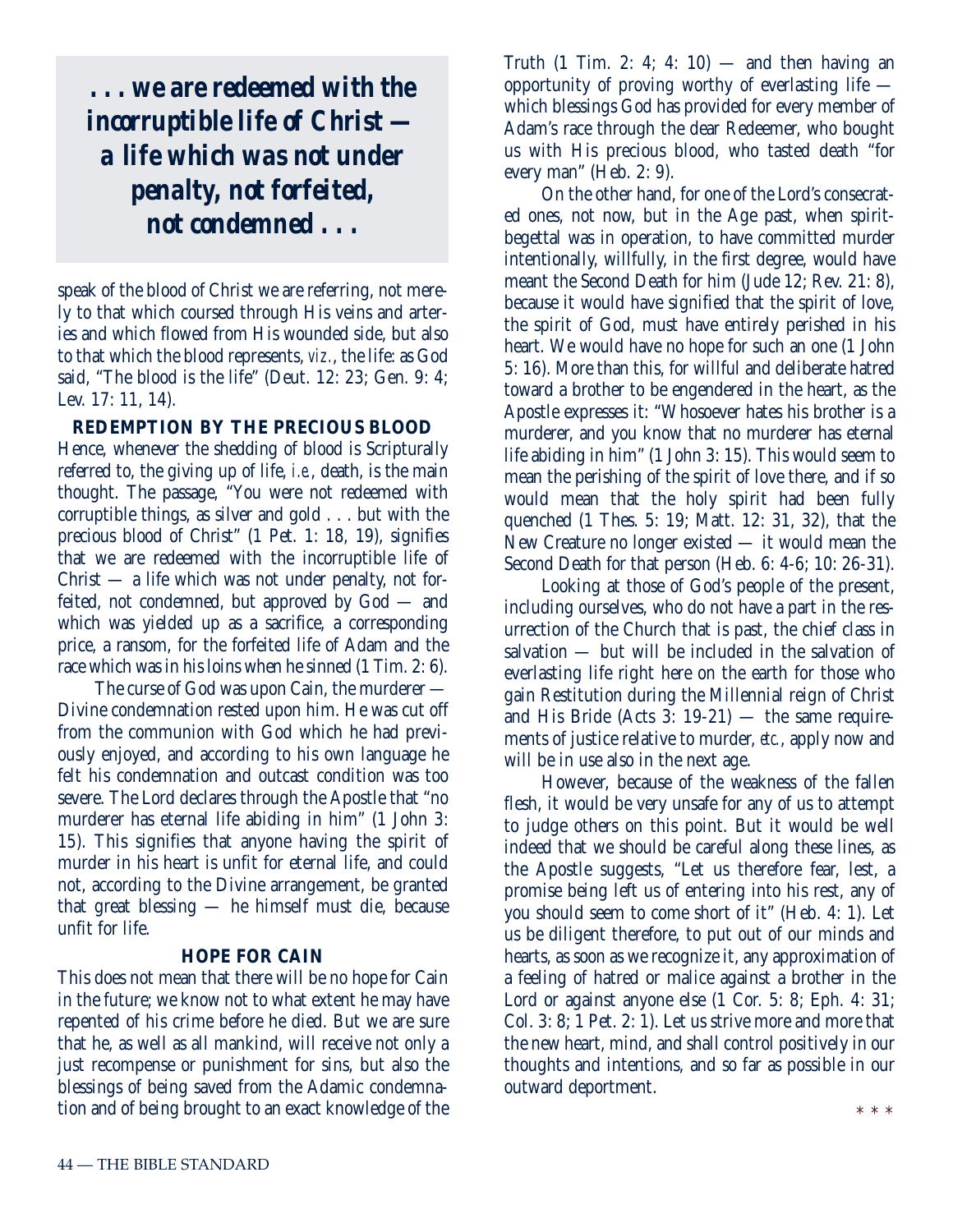## TRUST IN THE LORD

*O trust thyself to Jesus, When conscious of thy sin - Of its heavy weight upon thee, Of its mighty power within. Then is the hour of pleading His finished work for thee; Then is the time for singing, His blood was shed for me.*

*O trust thyself to Jesus, When faith is dim and weak, And the very One thou needest Thou canst not rise to seek. Then is the hour for seeing That He hath come to thee; Then is the time for singing, His touch hath healed me.*



*O trust thyself to Jesus, When daily cares perplex, And trifles seem to gain a power Thy inner soul to vex. Then is the hour for grasping His hand who walked the sea; Then is the time for singing, He makes it calm for me.*

*O trust thyself to Jesus, When tempted to transgress By hasty word, or angry look, Or thought of bitterness. Then is the hour for claiming Thy Lord to fight for thee; Then is the time for singing, He doth deliver me.*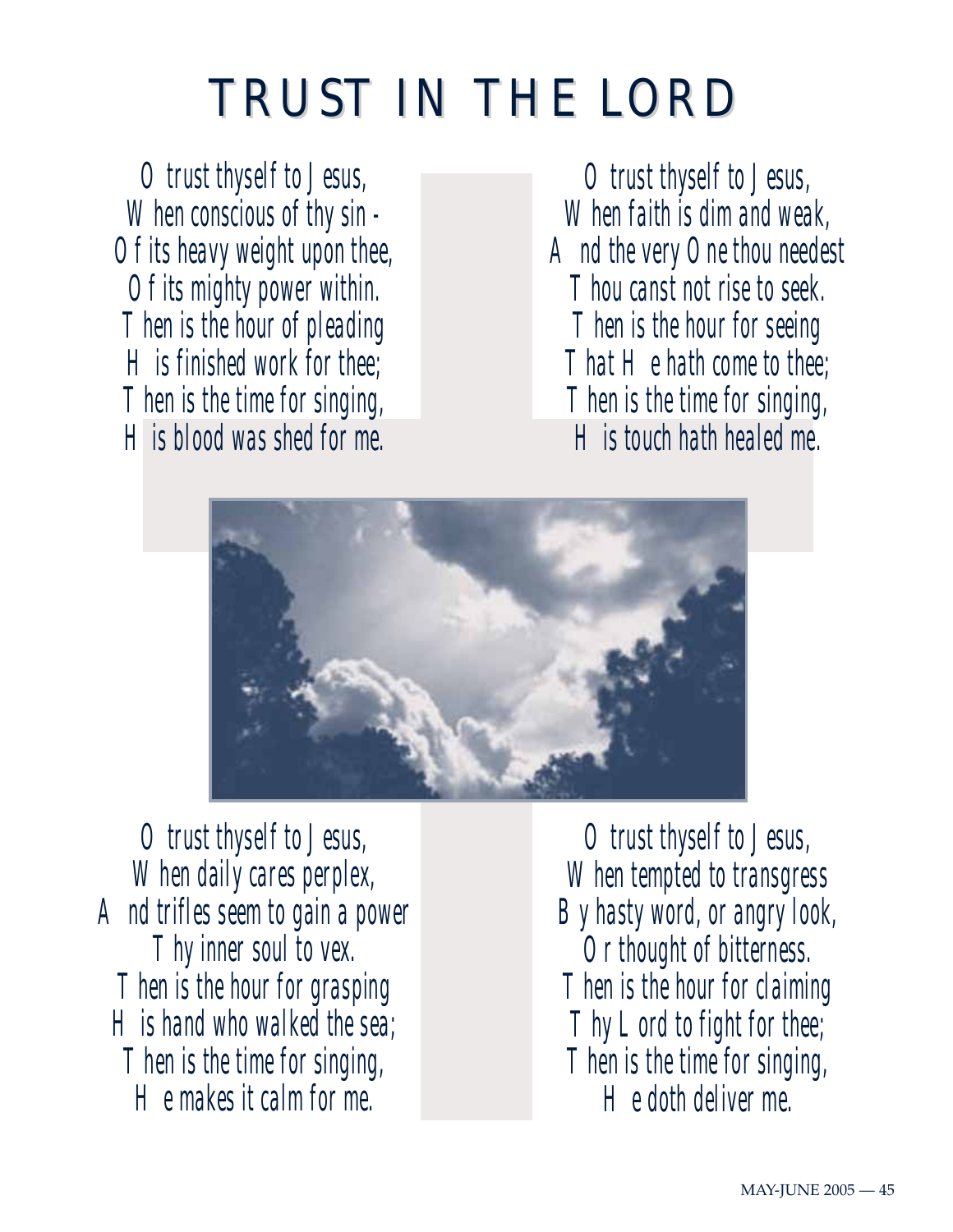

#### **CAIN'S WIFE**

Where did Cain's wife come from? Was she of some pre-Adamic race? We read in Gen. 4: 16, 17, of Cain after the murder of his brother Abel: "And Cain went out from the presence of the Lord, and dwelt in the land of Nod, on the East of Eden. And Cain knew his wife; and she conceived." Q

As stated in Gen. 5: 4, Adam had both "sons and daughters." We should not conclude that when he went to the land of Nod he found a wife there, but rather that he took his wife with him. Therefore, his wife was one of his sisters. The human race was still nearly perfect, so a brother-sister marriage would not then bring the undesirable effects in children of such a marriage as it would in our day. There is no record of any pre-Adamic race. The Bible plainly states that Adam was the first man: "The first man Adam was made a living soul" (1 Cor. 15: 45). A

#### **MAKING TIME FOR BIBLE STUDY**

I am troubled because I do not seem to find time for daily Bible study. Do not my family and household duties come first?  $\overline{\mathsf{Q}}$ 

Yes, your family does come first, but with some limitations. The Lord expects us to use sanctified common sense in the regulation of our lives — as to family planning not only in the size of our families but also in their education along secular and religious lines. If we are too busy to regularly read and study God's Word, we are just plain too busy. We need to make time for our fellowship and prayer with God. We probably need to slice off time now used for other things. People usually find time to do what they want to do. A

Let us fairly and squarely face the facts: Just how desirous are you to read and study God's Word and to know Him and His Plan? Will you arise a half-hour earlier than usual each morning to spend a few minutes alone with the Lord, or to set aside regularly some

other time, such as at the close of the day? Are you willing to lay aside some of the unnecessary cares and activities each day? Of course the needs and rights of the family should not be neglected (1 Tim. 5: 8), but perhaps they can be reduced without really harming anyone. Perhaps a joint, family Bible study will help solve the problem. We are counseled to "redeem the time" (Eph. 5: 16) from worldly cares, pleasures, *etc.*, for the better — the higher spiritual interests (Luke 10: 40-42). We are to "seek first [chiefly] the kingdom of God, and his righteousness; and all these things [needed earthly things] shall be added unto you" (Matt. 6: 25-34).

Is your lack of study of God's Word due to its being difficult to understand? If so, why not study it with the aid of *The Divine Plan of the Ages* [see insert below], which treats of the Bible's content topically and thereby simplifies the study process. As we read these pages we will experience the truth in the prophet's declaration that God's Word shines more brightly as we near the Kingdom (Prov. 4: 18). "Blessed are they which do hunger and thirst after righteousness: for they shall be filled" (Matt. 5: 6).

\* \* \*

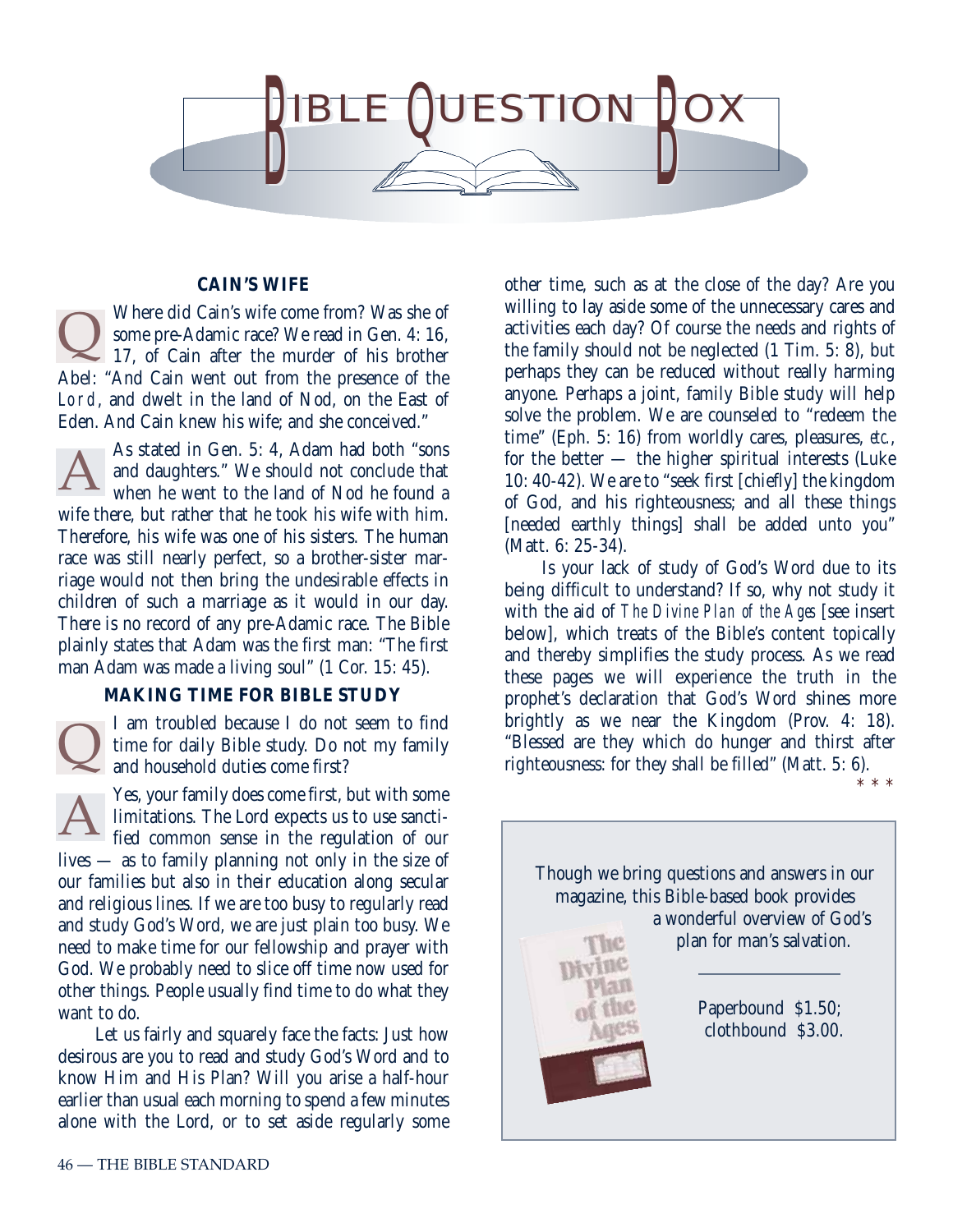### **Subscription Form**

*Please print in capital letters*

| Name_   | <b>New</b><br>circle one                                                                 | <b>Renew Existing Subscription</b>                              | <b>Gift Subscription</b>                                                |
|---------|------------------------------------------------------------------------------------------|-----------------------------------------------------------------|-------------------------------------------------------------------------|
|         |                                                                                          |                                                                 |                                                                         |
|         |                                                                                          |                                                                 |                                                                         |
| Mail to | THE BIBLE STANDARD<br>1156 ST MATTHEWS RD<br>CHESTER SPRINGS PA 19425-2700<br><b>USA</b> | I enclose check/money order for [ ] \$12.00 for 12 issues total | Or, send to me [ ] Free as the "Lord's Poor," on annual written request |

May-June 2005

#### **PUBLICATIONS**

#### **A partial list of our publications appears below. Send for our free catalog.**

*Prices are for U.S. addresses only; others add 25 percent toward postage.*

#### **STUDIES IN THE SCRIPTURES**

| Vol. 1, The Divine Plan of the Ages  paperbound \$1.50, cloth \$3.00                |  |
|-------------------------------------------------------------------------------------|--|
| Vol. 2, The Time Is At Hand (chronology, antichrist, etc.) \$4.00                   |  |
|                                                                                     |  |
|                                                                                     |  |
| Vol. 5, The At-One-Ment Between God and Man (clearly explained)  \$ 2.00            |  |
| Vol. 6, <i>The New Creation</i> (its duties, baptism, sabbath, <i>etc.</i> )\$ 2.50 |  |
| Complete set of these clothbound "Bible keys" \$10.95                               |  |

#### **ATTRACTIVE HARDBOUND BOOKS**

| Life — Death — Hereafter (224 pages)  paperbound \$1.50, cloth \$2.00  |
|------------------------------------------------------------------------|
|                                                                        |
| God (547 pages; describing Jehovah's great attributes, etc.)  \$2.00   |
| Creation (585 pages; describing God's creative work, etc.) \$2.00      |
| The Bible (794 pages; much useful information on it, its uses)  \$2.50 |
| $Christ - Spirit - Covenants (744 pages, very informative) $ \$ 2.50   |
|                                                                        |
| The Millennium (480 pages; expounding many Scriptures)  \$7.00         |
|                                                                        |
| Poems of Dawn (300 choice Christian poems for many occasions) \$5.00   |
| <i>Photo-Drama of Creation</i> (good for children; paperbound)  \$4.95 |
|                                                                        |
| Tabernacle Shadows (176 pages, types explained)  hardbound \$4.00      |

#### **HELPFUL PRICED BOOKLETS**

*Jewish Hopes and Prospects* (52 pages; describes present-day

| $\mathbf{1}$ , and $\mathbf{1}$ , and $\mathbf{1}$ , and $\mathbf{1}$ , and $\mathbf{1}$ , and $\mathbf{1}$ , and $\mathbf{1}$<br>fulfillments of God's promises to the Jews; illustrated)10 |  |
|----------------------------------------------------------------------------------------------------------------------------------------------------------------------------------------------|--|
|                                                                                                                                                                                              |  |
| The Teachings of "Jehovah's Witnesses" Examined (points pro and con) 10                                                                                                                      |  |

#### **FREE TRACTS — DISTRIBUTORS WANTED**

Generally we do not pay distributors of our literature. Samples of many of our items will be provided on request. Preferably, our literature should first be studied and digested prior to distribution, so that you would be ready always to give an answer to every man that asks you a reason of the hope that is in you, with gentleness and reverence (1 Pet. 3: 15).

#### **FREE 24-PAGE BOOKLETS FOR SPECIAL LIMITED NEEDS**

*Life and Immortality • What is the Soul? • The Resurrection of the Dead • Spiritism is Demonism • Why Does A Loving God Permit Calamities? • The Sabbath Day • Faith Healing • Baptism • Speaking in Tongues — Is it of God? • The Kingdom of God • Mormonism — A Modern Delusion • Preservation of Identity in the Resurrection • The Evolution Theory Examined • Why We Believe in God's Existence • The Rapture • Future Life By Resurrection — Not Reincarnation • Must Christians Pay Tithes?*

#### **FREE LEAFLETS FOR GENERAL DISTRIBUTION**

*Do You Know? • Thieves In Paradise • Israel's Return • What is Hell? • The Bible vs. Evolution • "Flying Saucers" • Jesus' Second Advent • Judgment Day • God Loves You! • Earth's Coming Theocratic Government • War on Poverty • Oathbound Promise • Man's Eternal Destiny • Pollution Crisis • What is the Truth? • Great Pyramid • Restitution • Is God or Satan Winning? • The Full Gospel • Peace — How it Will Come • True Freedom*

#### **SMALL LEAFLETS FOR GENERAL DISTRIBUTION** Titles vary from time to time; items in stock may change.

*Bible Standard Ad • Coming By and By • Christ's Glorious Reign • Close Your*

*Eyes/DP Ad • Desolation/Restoration • Father Take My Hand • A Good New Year Recipe • How Readest Thou? • Nearing God's Kingdom • My Lord and I/ Picture • 23rd Psalm • Salvation/All Things New • Scripture Studies Ad • Watchman, What of the Night?*

**\*\*\***